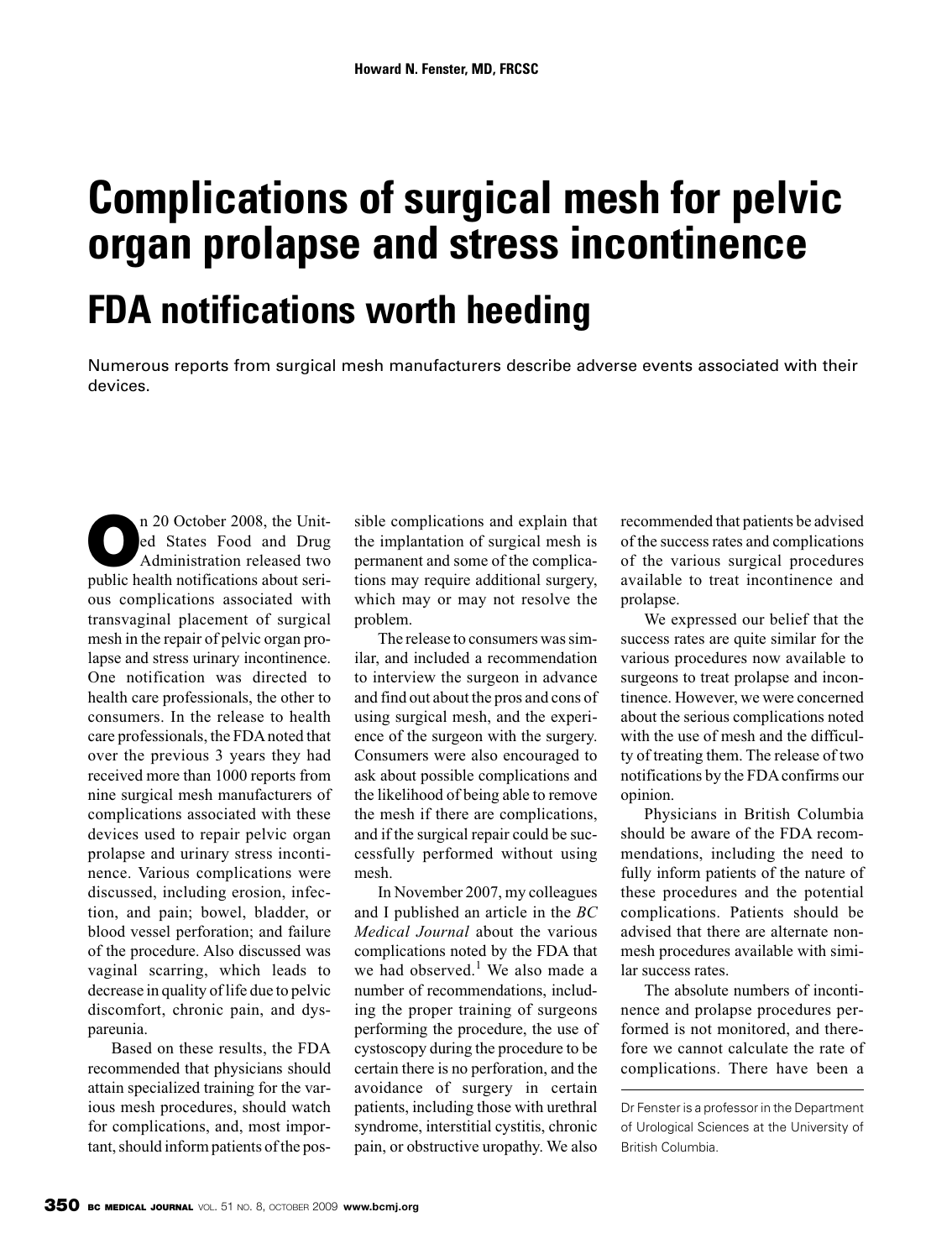#### *Continued from page 350*

number of reports over the last 10 years that describe these complications, but they are described as uncommon. $2-7$ As a surgeon who is seeing increasing numbers of the complications, my personal experience and the experience recounted by fellow health care professionals suggest to me that these complications are more common than have been reported. In addition, these complications, especially pelvic pain and discomfort, can be very difficult to treat successfully.

The FDA notifications can be reviewed online at www.fda.gov/cdrh/ safety/102008-surgicalmesh.html.

#### **Competing interests**

None declared.

#### **References**

- 1. Rappaport D, Fenster HN, Wright JE. Reported complications of tension-free vaginal tape procedures. BCMJ 2007;49: 490-494.
- 2. Nilsson CG, Falconer C, Rezapour M. Seven year follow-up of tension-free vaginal tape procedure for treatment of urinary incontinence. Am J Obstet Gynecol 2004;104:1259.
- 3. Kuuva N, Nilsson CG. A nation wide analysis of complications associated with the tension-free vaginal tape procedure. Acta Obstet Gynecol Scand 2002;81:72-77.
- 4. Ward KL, Hilton P. Prospective multicentre randomized trial of tension-free vaginal tape and culposuspension as primary treatment for stress incontinence. BMJ 2002:325:67.
- 5. Abouassaly R, Steinberg JR, Lemieux M, et al. Complications of tension-free vaginal tape surgery: A multi-institutional review. BJU Int 2004;94:110-113.
- 6. Tamussino KF, Hanzal E, Kolle D, et al. Austrian Urogynecologic Working Group. Tension-free vaginal tape operation: Results of the Austrian registry. Am J Obstet Gynecol 2001;98:732-736.
- 7. Schrafford Koops SE, Bisseling TM, Heintz APM, et al. Prospective analysis of complications of tension-free vaginal tape from the Netherlands tension-free vaginal tape study. Am J Obstet Gynecol 2005;193:45-52. **HHML**

#### **Geoffrey W. Cundiff, MD, David Wilkie, MD**

## **Putting the FDA notifications in perspective**

A frank discussion with a patient about the anticipated outcomes and the potential complications of a reinforced repair is essential.

**W**e fully support notifying<br>physicians who are unaware<br>of the releases described in physicians who are unaware of the releases described in Dr Fenster's article and welcome the opportunity to open a dialogue that will put these notifications in perspective. The U.S. Food and Drug Administration is a conservative organization that does not publish such notifications lightly or without considerable supporting evidence. In this case, the warnings about surgical mesh use for pelvic organ prolapse and stress incontinence highlight a longstanding controversy among female reconstructive pelvic surgeons.

The use of surgical mesh is not new to reconstructive pelvic surgery. The sacral colpopexy is well established as the gold standard for the repair of vaginal vault prolapse, yet this procedure, which is more than 50 years old, is generally done with surgical mesh.<sup>1</sup> However, the FDA release does not address the sacral colpopexy, but is directed at procedures that place surgical mesh vaginally. The surgeons who developed these transvaginal mesh procedures for prolapse were no doubt unhappy with the poor long-term success rates for traditional repairs of pelvic organ prolapse. They were inspired by the success of the sacral colpopexy as well as by level I evidence supporting the value of mesh in hernia surgery. This group of reconstructive pelvic surgeons worked to develop minimally invasive approaches using mesh to reinforce vaginal repairs of pelvic organ prolapse. Such surgical innovation is not new, but

Drs Cundiff and Wilkie are clinical professors in the Department of Obstetrics and Gynaecology at the University of British Columbia.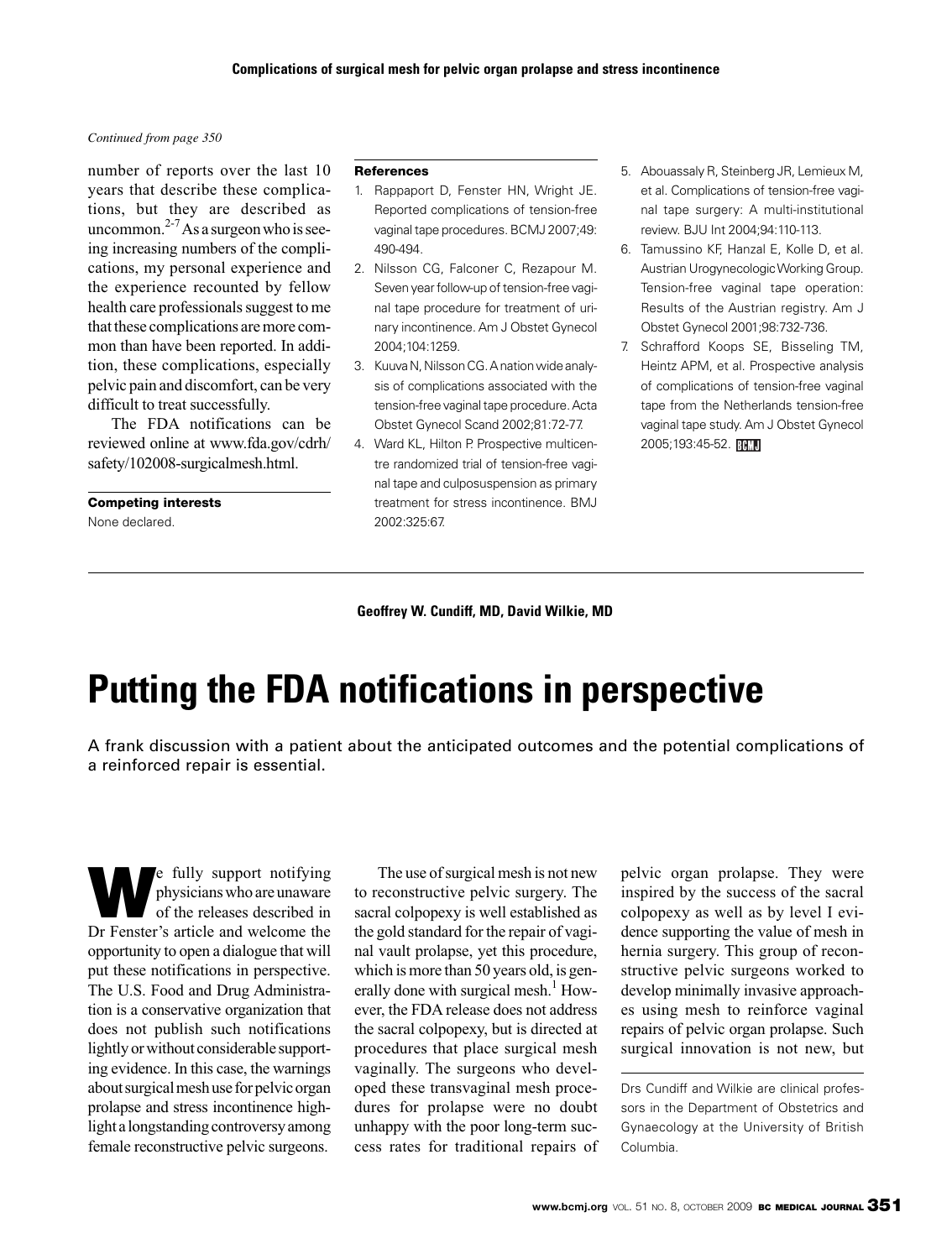these procedures are unique in that much of the development was funded by the surgical device industry. Regrettably, while considerable resources were marshaled to develop these devices, minimal corporate funds were dedicated to proving clinical efficacy. In fact, these devices have been heavily marketed with minimal evidence for safety or efficacy, which is a primary concern of many of the opponents of advantages over retropubic urethropexy in terms of patient recovery.<sup>5</sup> In fact, a Cochrane review concluded that TVT placement was followed by lower risk of reoperation compared with Burch retropubic urethropexy. $6$  The success of TVT use rapidly led to new approaches to the midurethral sling, with level I data supporting equivalent efficacy with comparable complications rates for the transobturator

### **A Cochrane review concluded that TVT placement was followed by lower risk of reoperation compared with Burch retropubic urethropexy.**

these procedures. One exception to this trend is the midurethral sling. The initial retropubic midurethral sling, the tension-free vaginal tape (TVT) device, was developed by Ulmsten as a treatment for stress urinary incontinence.<sup>2</sup> By the time Johnson & Johnson began marketing the device nearly 10 years ago, there was already considerable prospective evidence of its efficacy and safety. Subsequent randomized clinical trials comparing it to the gold standard, the retropubic urethropexy, demonstrated equivalent efficacy. $3,4$  Complications with the TVT, while different from those following retropubic urethropexy, were not more common, and TVT had clear

midurethral slings.<sup>7,8</sup> While surgical complications are attributable to the use of mesh, the low incidence of these complications is outweighed by the long-term success rates of 90% for curing stress urinary incontinence. The risk-benefit ratio of surgery in general is an important consideration. All surgeries have a risk-benefit ratio that is influenced by both the potential for beneficial outcomes and the risk of complications. This ratio is different for all surgical procedures and, as highlighted in the FDA notifications, explaining this is an essential component of the informed consent process. As part of the conversation with the patient that the process

requires, the surgeon must explain that the risk-benefit ratio for any given procedure is not necessarily the same for all patients. For example, a vigorous, sexually active 40-year-old with stage III prolapse and no risks for recurrence might find the possible increased efficacy of a transvaginal prolapse repair reinforced with mesh does not outweigh the risk of mesh erosion, pelvic pain, or dysparunia. In contrast, a sedentary, abstinent 80 year-old with two previous failed repairs that did not use mesh might find the prospect of a more durable repair does outweigh the potential risk. What makes these discussions difficult is the paucity of data comparing nonreinforced with reinforced repairs, a concern considered in an article about ethical issues and new surgical devices in the *Journal of Obstetrics and Gynaecologists Canada.*<sup>9</sup>

We agree with the recommendations proposed in the FDA notifications. Clearly, physicians intending to perform these procedures should seek training that not only includes the surgical technique but also an understanding of potential complications and how to manage them. Moreover, as with any surgical procedure, a frank discussion with a patient about the anticipated outcomes and the potential complications for that patient in particular is an essential component of the informed consent process for reinforced repairs. This discussion is simplified in patients considering a midurethral sling for stress urinary incontinence, as there is ample evidence that the procedure has a favorable outcome in the majority of patients. When it comes to transvaginal reinforced repairs for